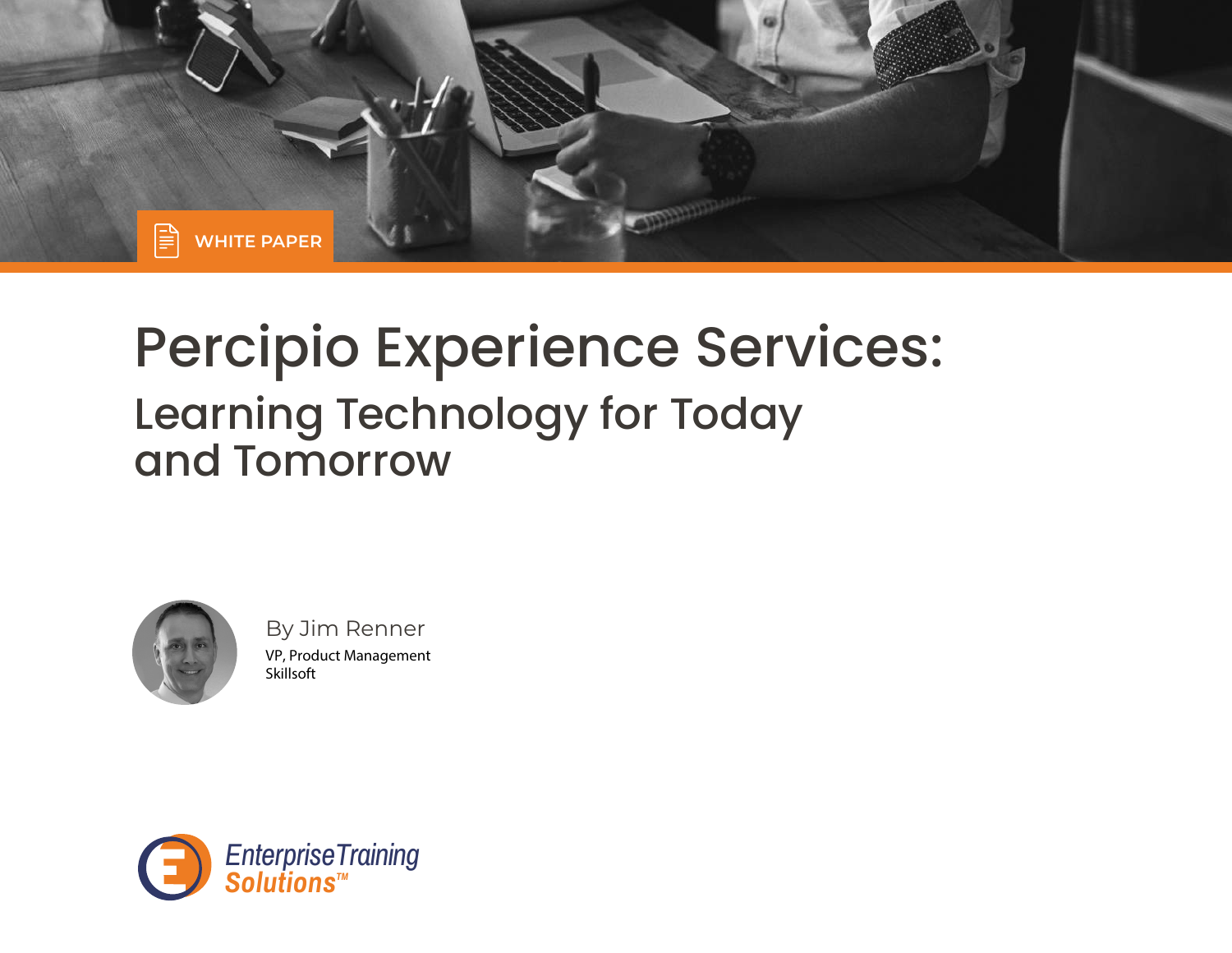### **EXECUTIVE SUMMARY**

The learning industry continues to evolve in the face of the changing digital business world. In order to meet the needs of the modern workforce, Skillsoft created Percipio, an intelligent learning platform with immersive, multi-modal content. To enable the maximum value of Skillsoft's content within—and across—any learning ecosystem, we've recently developed Percipio Experience Services (PES). This paper examines the key trends in learning, in addition to the motivating factors behind designing and deploying the four elements—Content, Curation, Discovery and Analytics—of our platform, Percipio. We touch on past methods of providing services and explain how PES is shaping the future of content services.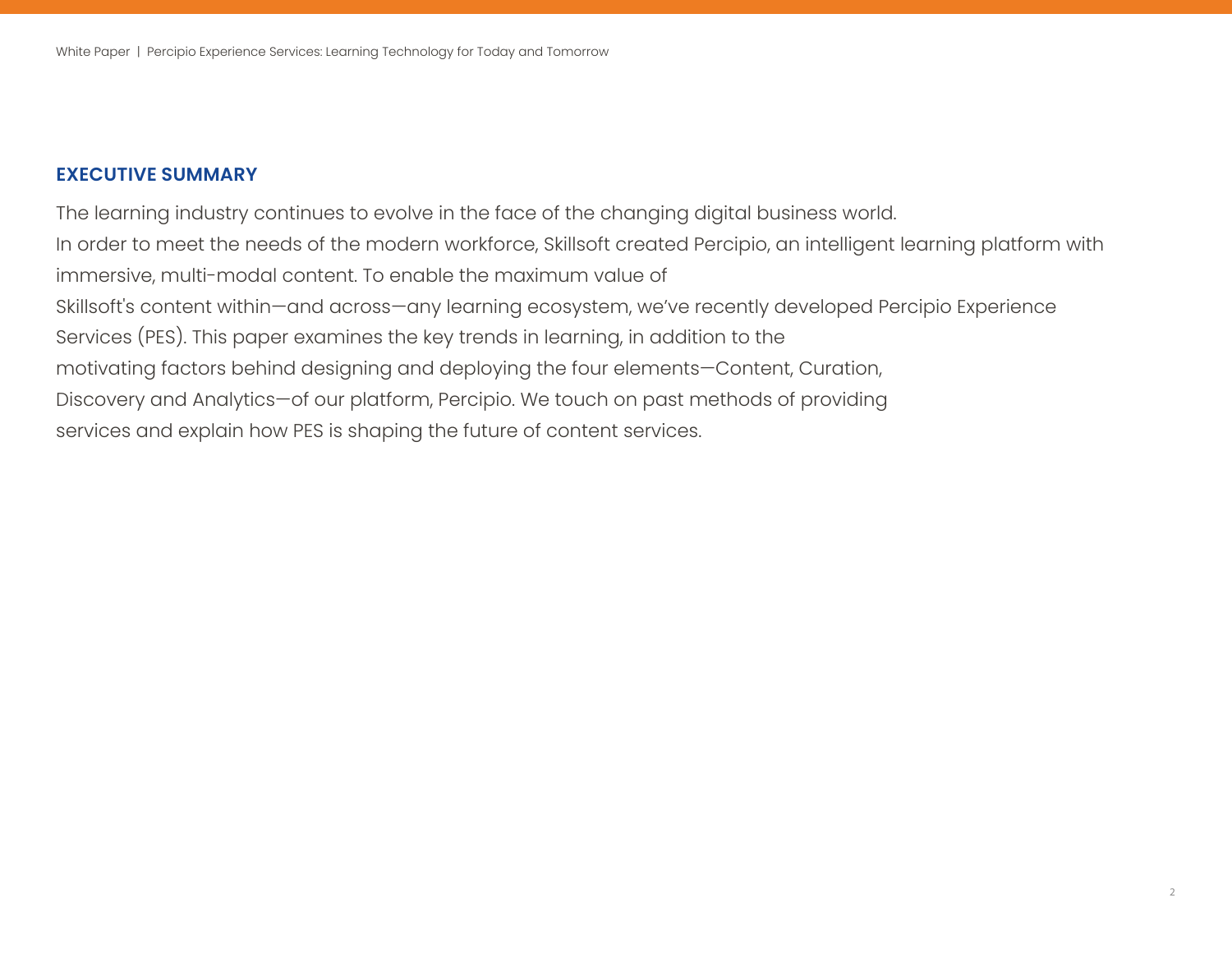## **INTRODUCTION**

As the global leader in corporate learning for 20 years, Skillsoft has been on the forefront of the changes that have shaped the learning industry of today. And still, we are adapting. Anticipating new expectations and rising to meet them, preparing organizations to educate and empower their workforces, and constantly innovating to drive real business impact.

In conducting market research for Percipio, we found ourselves once again faced with the need to innovate. In order to offer viable learning options for today's professionals, it's necessary to be beyond the formal, prescribed courses of the past with options like micro-learning and multi-modal content.1

Examining the on-demand world around us, several external forces emerged which drove us to re-imagine the purpose, potential and value that learning brings to an organization. These forces are shaping a "new world" for corporate learning and inform our vision for the ways that content and technology come together to create a learning experience ecosystem.

- Consumerization: The most popular consumer products, those with 100 million+ users, have become the reference points against which all corporate eLearning is measured. This means the typical user's expectations for ease-ofuse, speed and performance, mobility, personalization, search and social networking, are all based on their daily experience with Google, Facebook, Netflix, Apple, Spotify, YouTube and Amazon. Familiar patterns are comfortable, easy to use, and therefore remove barriers to utilization. This familiarity influences learner preferences for the learning experience and even the content itself.
- Content transformation: Computer-based training has come a long way in a short time. Videos, eBooks, audio books, podcasts, AR/VR and more—together these provide the large spectrum of modern options needed to satisfy the various learning preferences of the five generations in the workplace today. 2 all of these-micro and macro learning—must be discoverable and trackable in any learning platform. The days of organizations not being able to measure the impact of learning are over.

<sup>1 &</sup>quot;Watch Out, Corporate Learning: Here Comes Disruption." Josh Bersin, Forbes, March 28, 2017.

<sup>2 &</sup>quot;Skillsoft Learning 2018 Annual Report." CGS, May 14, 2018. 3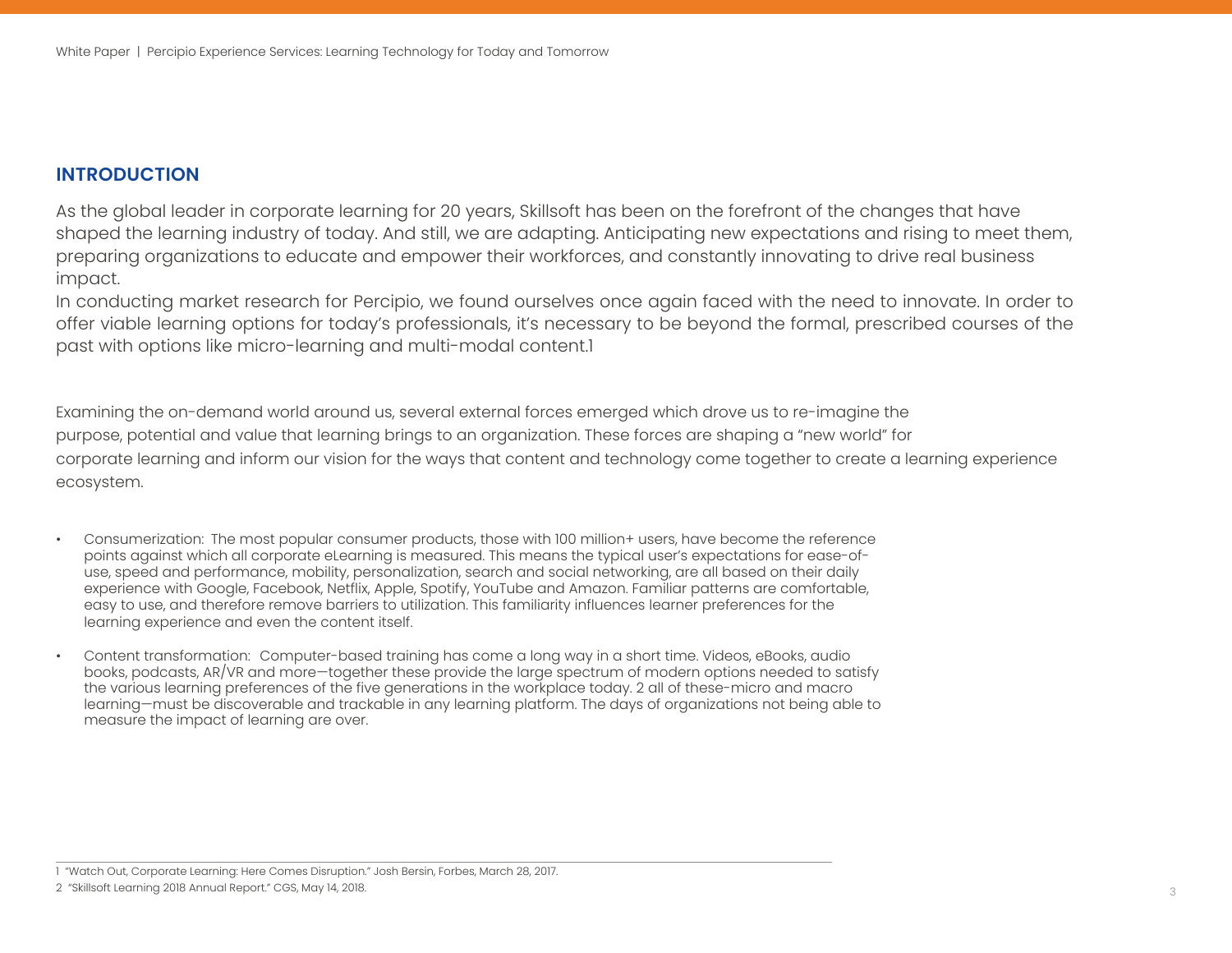- Self-directed learning: Mature learning organizations recognize the need to develop organizational excellence through a balanced mix of formal and informal learning: prescribed learning to build strategic organizational capabilities and self-directed learning to empower and adapt to the rapidly changing environments.3 Self-directed learners need to be encouraged to meet the requirements of their current job and prepare for their next, aspirational job. This has led to the development of rich learning ecosystems where content can be delivered to the learners when and where they need it across a broad range of platforms and experiences.
- Curation: Both prescribed and self-directed learning need the helping hand of curation to ensure that content is relevant and of sufficient quality to meet the needs of the organization and the learner. Curation also provides context to learner, enabling them to understand the personal and organizational significance of the learning. The act of curation can take many forms including self-curation, SME-curation and machine-curation. In this new world, curation is critical to the success of learners and learning-centric organizations.
- Success measurement: From corporate certifications to journey maps to business outcome analytics, bestin-class organizations expect more from their measurement tools than just utilization and smile sheets. The measurement of success has to come from an understanding of business goals, applied learning and business outcome. This requires a coordination across the entire corporate ecosystem to enable the development of KPIs, the aggregation of data from diverse sources and a holistic analytics solution. Easily accessible data is now the lifeblood of learning.

platforms and between platforms and content, it became very clear to us that the way we've handled content When we considered these influences in the context of building a learning ecosystem, with interoperability among integration in the past was not, on its own, going to service the demands of our customers.

### **CONTENT SERVICES: THE PAST**

Traditionally, organizations managed and delivered their instructor-led content and eLearning using a single, robust learning management system (LMS). eLearning was primarily composed of courses, packaged and delivered through the LMS with basic progress and completion tracking. At Skillsoft, we provided Content Services and our OLSA technology, to facilitate the availability of our content in these environments.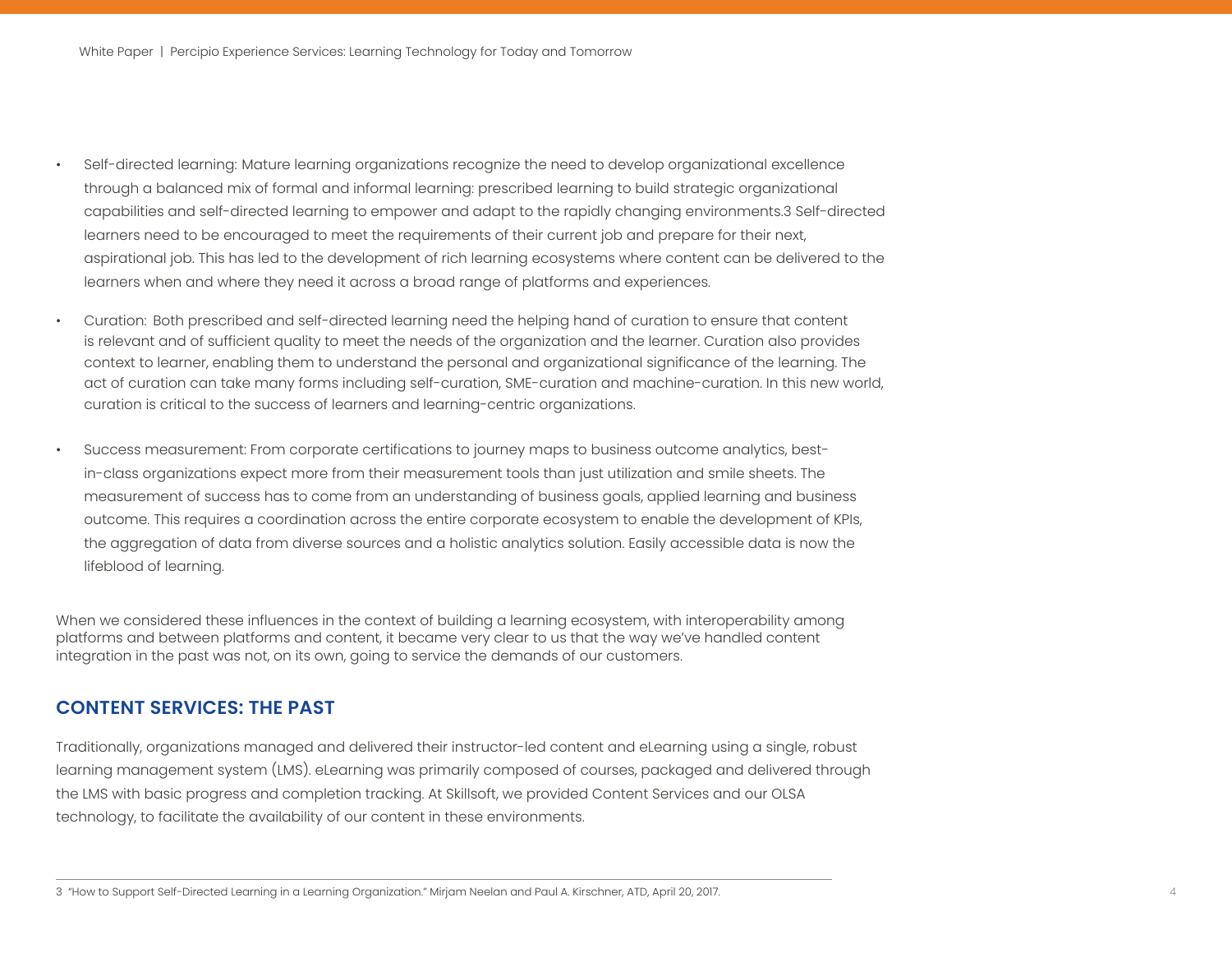experience as soon as it was deployed using traditional content services. We questioned: During the development of Percipio, we considered whether or not clines would lose the benefits of the Percipio

- Can we enable the utilization of Percipio-based curation, e.g. channels, and support curation capabilities available elsewhere in the ecosystem?
- How can we enable the concept of multimodality (Watch. Read. Listen) in other platforms which may not provide the same support for informal, non-course content?
- What assistance can we provide to ensure a quality discovery and consumption experience for Skillsoft content even when the full learner experience is outside our control?
- How do we ensure the collection and delivery of user activity data regardless of how the content was discovered and launched?

When we measured our historic capabilities against these important questions, it was obvious that we needed to develop a new approach. It also became clear that the industry as a whole was struggling to support the external forces we previously discussed.

#### **CONTENT SERVICES: THE FUTURE**

Today's organizations are navigating this new world of corporate learning. They're adding more informal learning to their existing prescribed learning: offering diverse, non-course content; and managing learning ecosystems that link various best-of-breed content and platforms together. In order to play and thrive in this new world, Skillsoft developed Percipio Experience Services (PES) to maximize the value of learning from Percipio content within—and across—any learning ecosystem.

With Percipio Experience Services (PES), customer and partners can embed the different elements of Percipio-Content, Curations, Discovery and Analytics - into their learning ecosystems in flexible ways and gather the data need to measure ROI.

PES provides access to content, curation and elements of the user experience in the Percipio platform. PES gives organizations the choice of which elements of the Skillsoft content and the Percipio experience to use, how they can be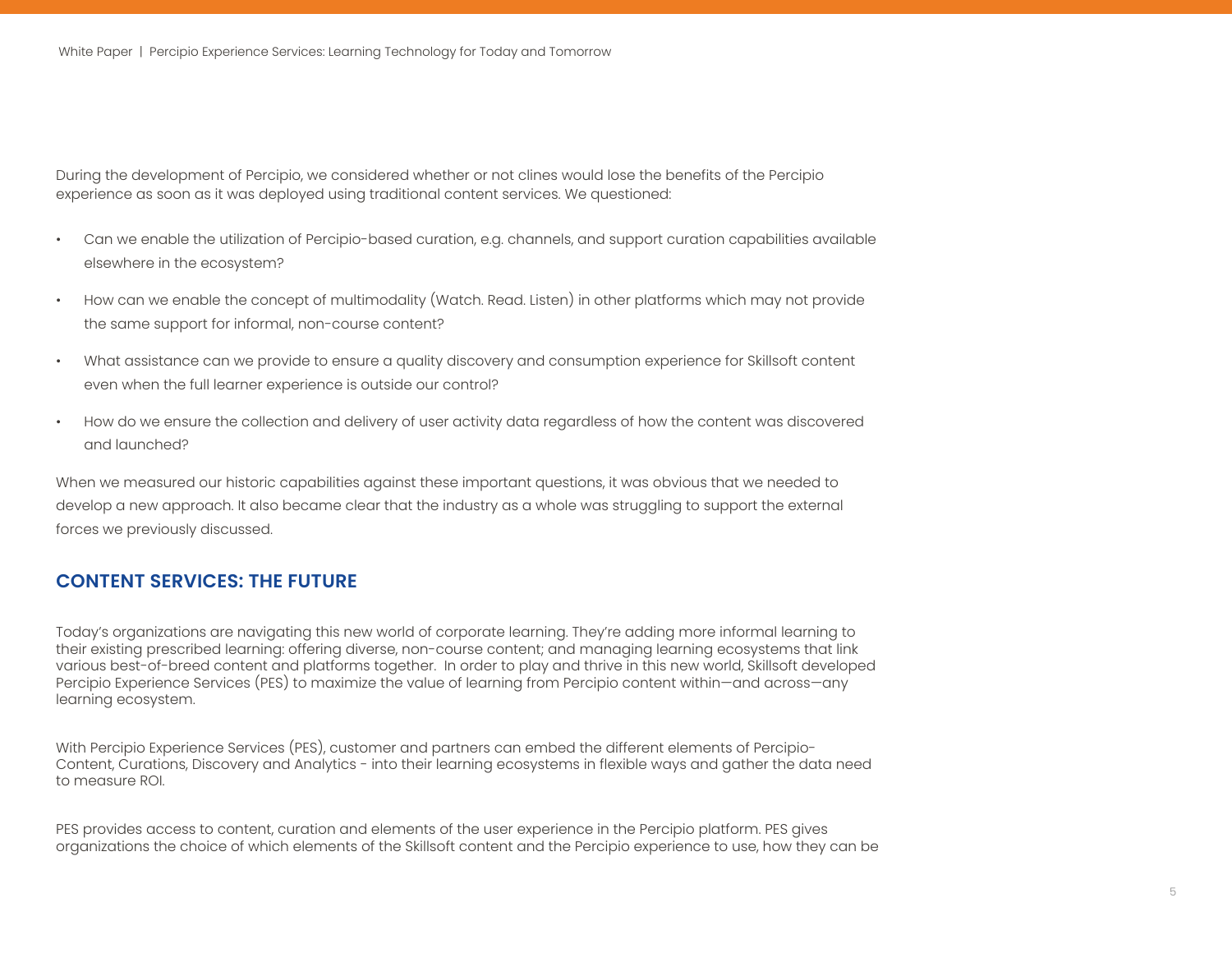used and where in their learners' experience these elements appear, while collecting all of learner activity data with the ability to deliver it wherever and however it's needed.

## **Percipio Experience Services**



**Here are just a few of the use cases that PES enables:**

|          | <b>PERCIPIO EXPERIENCE SERVICES</b>                                                                                                                                                                                                           |
|----------|-----------------------------------------------------------------------------------------------------------------------------------------------------------------------------------------------------------------------------------------------|
| Content  | • Deploy Percipio-based courses in a traditional LMS.<br>• Embed a video in your corporate portal.<br>• Share and discuss a book in your corporate social platform.<br>• Create an LMS-based learning path with various assets from Percipio. |
| Curation | • Deploy existing Percipio channels via your LMS to reduce content<br>curation and maintenance.<br>• Curate a channel of content from a wide range of sources and link to it<br>from your CRM.                                                |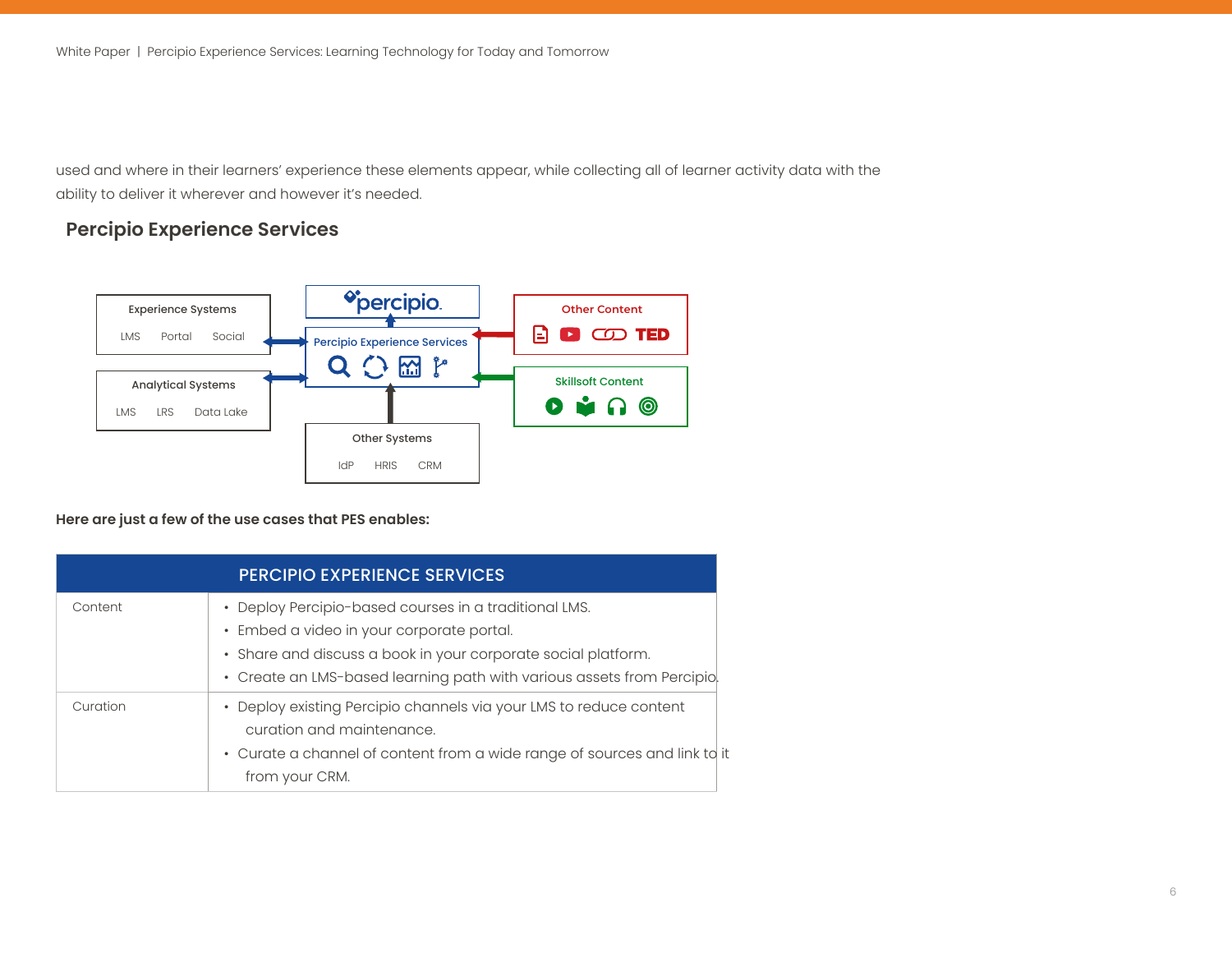| <b>Discovery</b> | • Embed Percipio Search in your corporate intranet.<br>• Display Percipio-generated recommendations to users in your learning<br>portal.<br>• Use Percipio ELSA to facilitate learning discovery from within any<br>browser-based application<br>Help learners quickly find audio and text-base content on their<br>$\bullet$<br>mobile devices.        |
|------------------|---------------------------------------------------------------------------------------------------------------------------------------------------------------------------------------------------------------------------------------------------------------------------------------------------------------------------------------------------------|
| Analytics        | • Pull all your prescribed learning activity back into your LMS or HRIS<br>system.<br>• Add all your Percipio learning data to an xAPI-based Learning Record<br>Store for a complete picture of organization learning.<br>• Enable deep analytics by aggregating learning and sales data in a data<br>lake to measure true ROI for your sales training. |

All of these are possible through of a suite of tools designed to handle key workflows: content curation, learner discovery, user navigation, authentication, activity tracking and more. We've designed PES to use a range of technologies enabling each use case to be serviced in multiple ways based on the technological capabilities of each organization.

### **PES: MOVING BEYOND COURSE-CENTRIC LEARNING**

The delivery of eLearning over the last 20 years has been very course-centric, with a large dependence on SCORM and AICC to facilitate the interoperability between content and LMS. More recently, we have seen this dependency limit Skillsoft's ability to provide a complete, end-to-end experience for our video, book, and audio content, as well as other products like Skillsoft's former flagship leadership product and Leadership Advantage. There products don't fit within the traditional framework, forcing organizations to sacrifice experience or contend with a more complex implementation.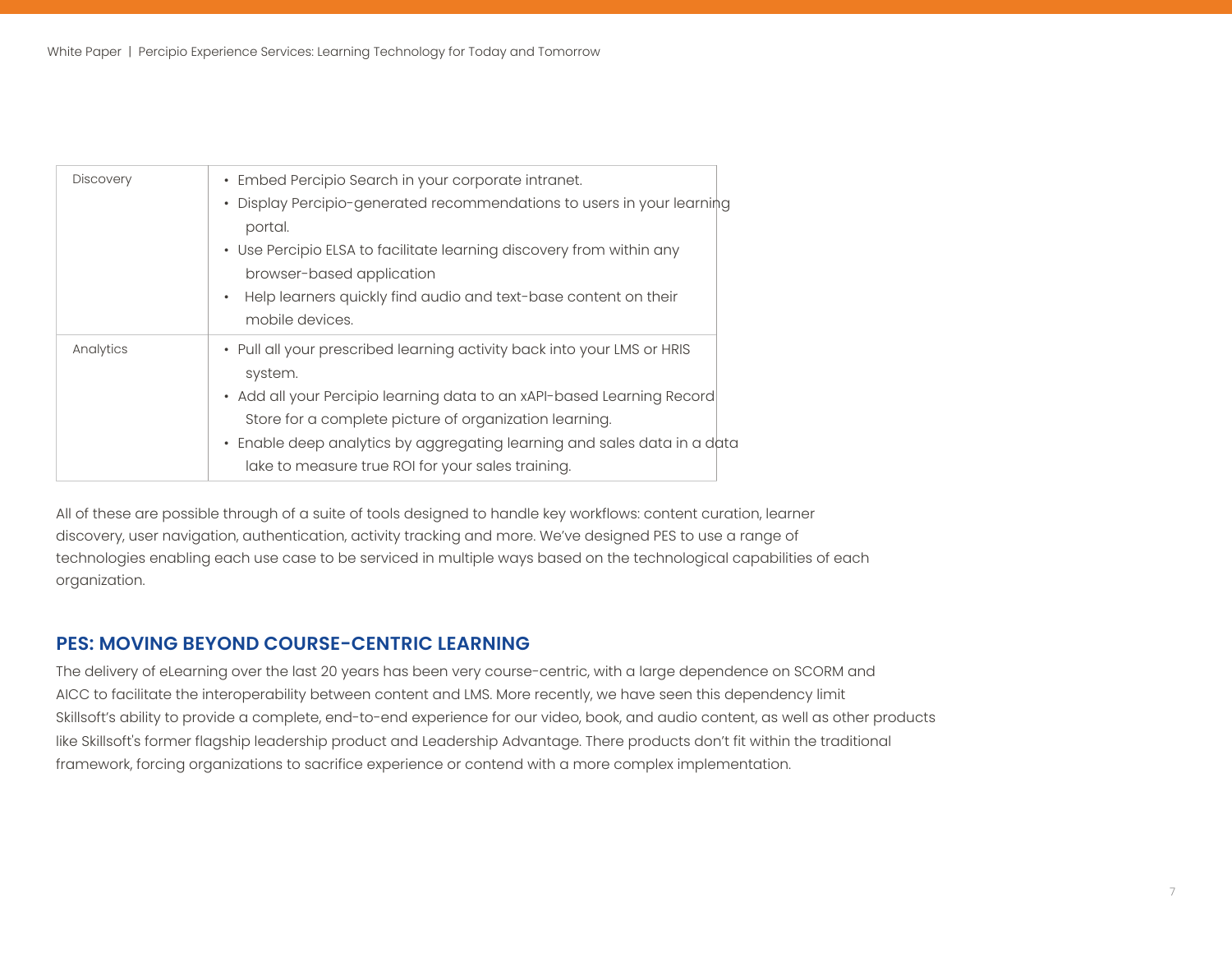Given the opportunity to reimagine content services, the strategic approach taken with PES was designed to address these limitations and ensure the best possible experience for everyone involved, from IT developer to administrator to learner. At the center of the strategy are several key principles:

- Optimize experience: Optimization requires a focus on creating the best possible experience within each target presentation, and tracking. By introducing Percipio's native treatment of multi-modal content, discovery tools like platform. Solutions will take advantage of vendor-specific capabilities with a goal of improving discoverability, ELSA, and channels, we create a complete, modern learning experience embedded within a learning ecosystem. Additionally, Skillsoft will take a more active role in designing and maintaining the experience in each platform.
- Enable curation: Simplifying the deployment and management of Skillsoft's large library is a central goal for PES, and channels represent an excellent approach to achieving it. By deploying a Percipio channel, instead of the individual assets within the channel, organizations can leverage Skillsoft's curation services and reduce the volume and subsequent maintenance of content. PES will also enable curation within the target system providing choice to curators for where and how curation occurs.
- Provide rich analytics: While the use of existing eLearning standards is a necessity, modern standards, like xAPI, solve real business problems not possible with the old standards. xAPI enables PES to collect user activity for non-course content in a rich, comprehensive way. In addition, it supports tracking of user activity regardless of where and how the content is discovered and launched. This is game-changing as it provide a complete activity tracking solution for the channel deployment described above. All learning and development professionals should be familiar with xAPI as it is a core technology in building a learning ecosystem that can deliver on the promise of measuring the true business impact of learning.
- Manage content lifecycle: Content lifecycle, from initial publishing to maintenance to retirement, is being content is deployed to their ecosystem, automatically update content as it changes, notify systems of pending re-imagined with Percipio. PES is designed to provide organizations the flexibility to decide when and how new retirements and replace content. The net result will be assurance that learners are seeing the latest content while reducing overall content management administration.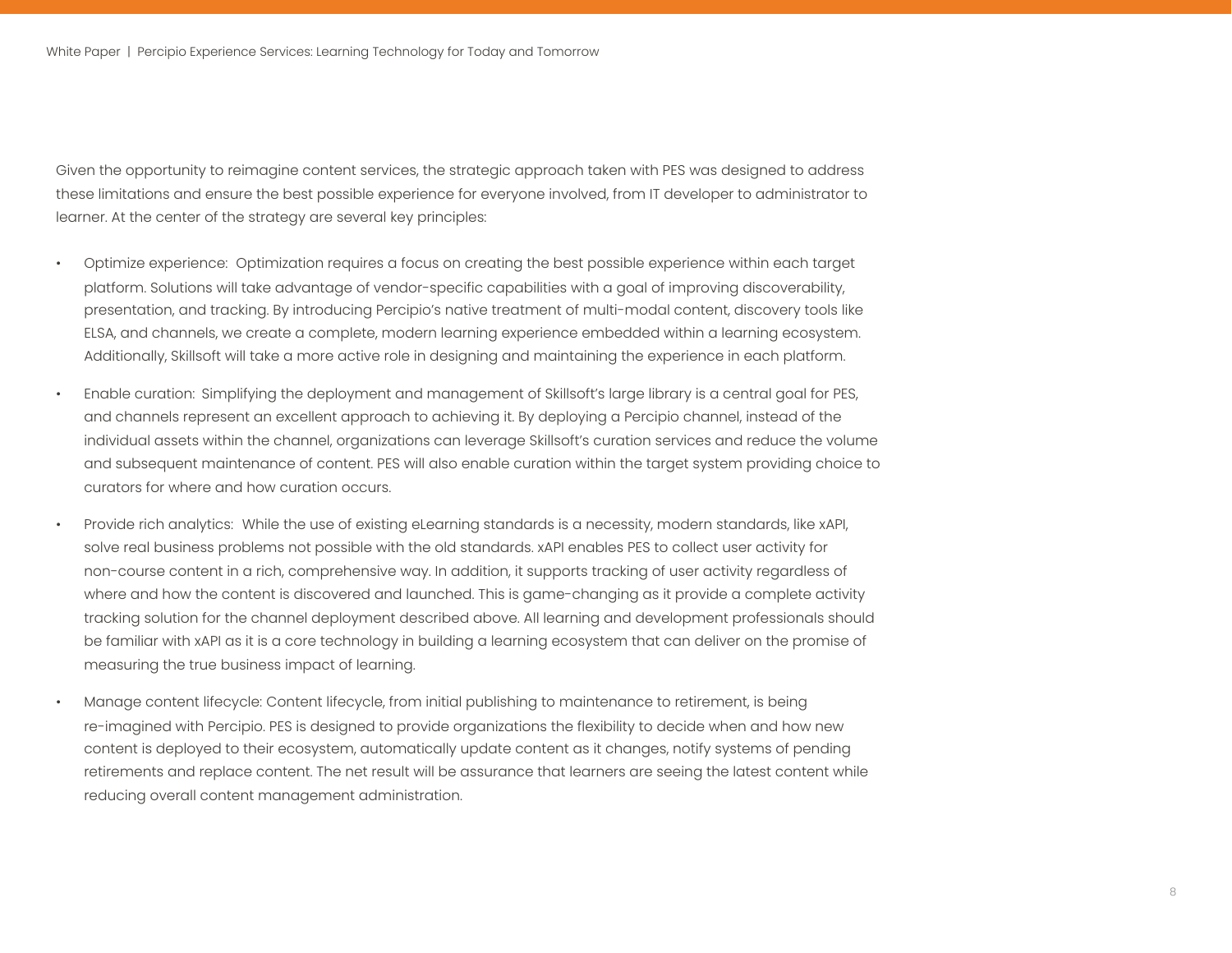- Aggregate content: As a learning experience platform, Percipio will enable the curation, discovery and consumption of content from a wide range of sources. PES will support any content that can be accessed in Percipio, Skillsoft or external. This will provide organizations additional options for content deployment and curation.
- Utilize connectors: Finally, Skillsoft is building a wide range of connectors to enable turn-key integrations with a range of industry-leading platform and content vendors. Utilizing connecters allows organizations to select the exact services and technologies they need to meet their business objectives and technical capabilities.

#### **DESIGNED TO GROW WITH YOUR ORGANIZATION**

Building PES in accordance with the principles highlighted above, and supporting all traditional content services, enables PES to grow with your organization. From desktop to mobile, LMS to ecosystem, and basic content deployment to the full Percipio experience, feel empowered in modernizing your organization's learning experience with Percipio and PES.

#### **LEARN MORE**

To request a demo of PES, please contact your sales representative or call 866-757-3177.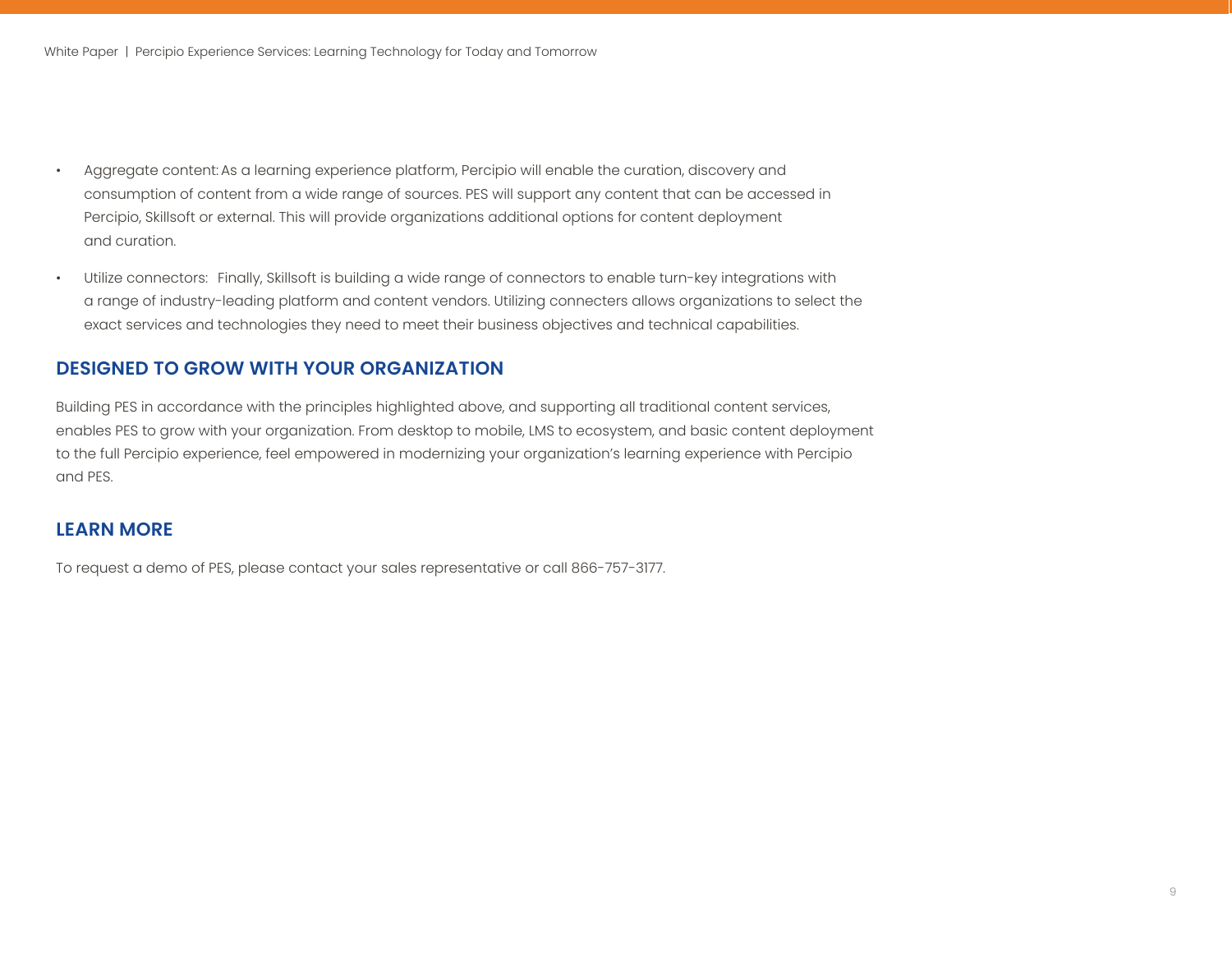## **AN IN-DEPTH LOOK AT PES**

The following sections divide PES into a series of core capabilities focused on the four areas we have already discussed: content, curation, discovery and analytics. In each area we present common workflows and highlight the core tools and services that will be part of the PES solution.

#### **CONTENT SERVICES**

Content services help facilitate the launching and consumption of Percipio content and the Percipio experience from another system. These services provide the backbone of PES, enabling a rich learning experience and simplified content management.

| <b>WORKFLOWS</b>                             | <b>TOOLS AND SERVICES</b>                                                                                                                                            |
|----------------------------------------------|----------------------------------------------------------------------------------------------------------------------------------------------------------------------|
| Content<br>description<br>(and<br>packaging) | • Shareable deep links with Open Graph support<br>• CMI-5 course packaging<br>· SCORM course packaging (limited tracking)<br>• Connectors with industry-leading LMSs |
| Automatically<br>deploy content              | • Connectors with industry-leading LMSs<br>• Scheduled file feeds<br>• REST-based API                                                                                |
| Embedded<br>content                          | • Embed video player in any supporting web app<br>• Embed audio player in any supporting web app<br>• Embed book reader in any supporting web app                    |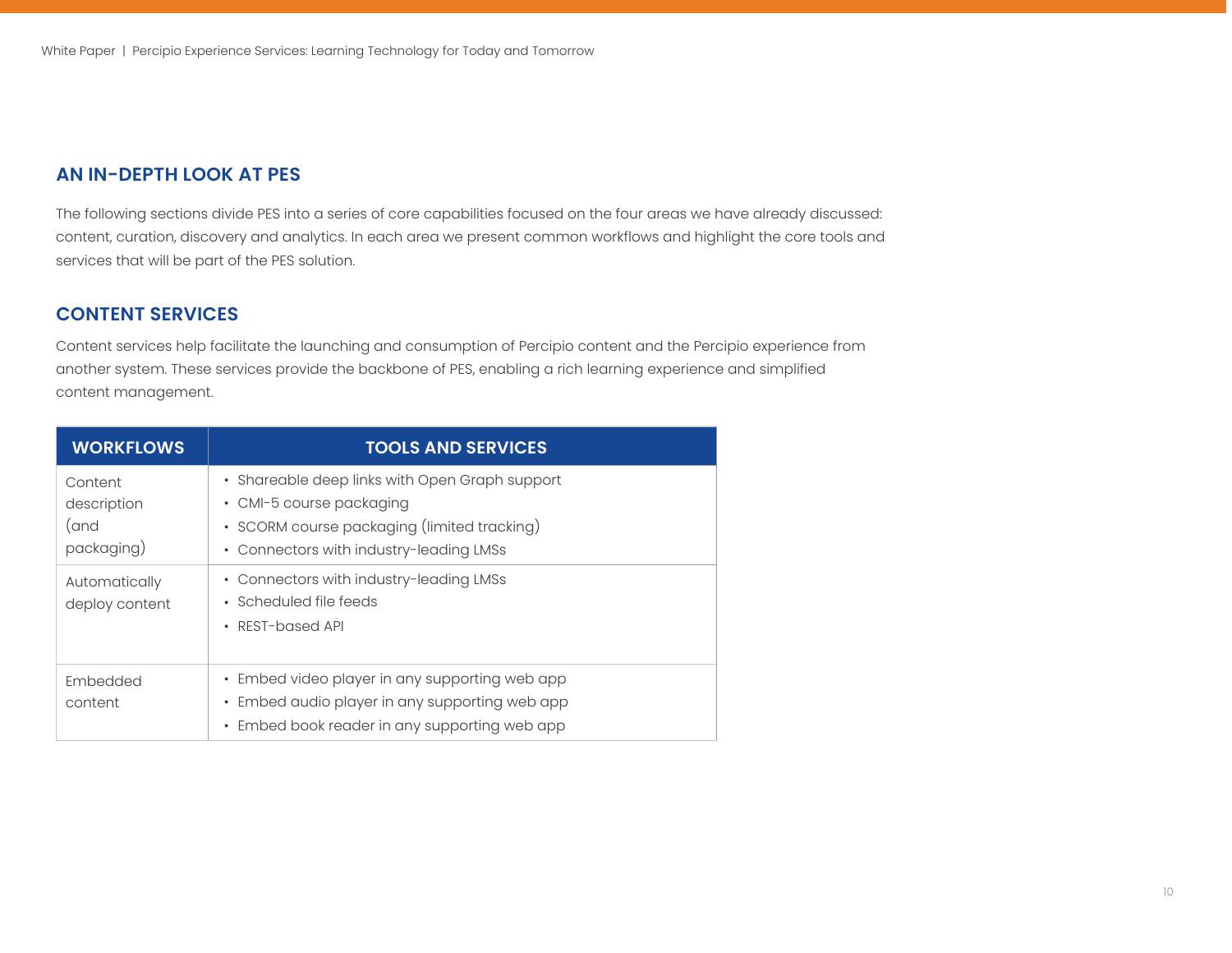### **CURATION SERVICES**

Curation services help you aggregate and curate content from multiple sources into Percipio to be discovered and consumed. Curation services also allow the launch of channels in place of or alongside the individual learning asset to simplify the curation and maintenance efforts.

| <b>WORKFLOWS</b>                               | <b>TOOLS AND SERVICES</b>                                                                                                                       |
|------------------------------------------------|-------------------------------------------------------------------------------------------------------------------------------------------------|
| <b>Discover</b><br>content<br>for curation     | • Discover content within Percipio from all Skillsoft-recognized content<br>providers<br>• Discover and tag content from any browser using ELSA |
| Add content to<br>Percipio                     | • Automatically ingest rich metadata from all Skillsoft-recognized content<br>providers<br>• Automatically monitor content health               |
| Describe<br>and deploy<br>a curated<br>channel | • Utilize the Content Services described above with Percipio channels                                                                           |

#### **DISCOVERY SERVICES**

Discovery Services provide access to elements of the Percipio experience, from a basic search to the full platform, to aid in building a content discovery experience across your learning ecosystem.

| <b>WORKFLOWS</b> | <b>TOOLS AND SERVICES</b>                      |
|------------------|------------------------------------------------|
| Learning in the  | • ELSA browser plugin                          |
| flow of work     | • Shareable deep links with Open Graph support |
|                  | • Federated Search via REST API                |
|                  | • Search widget                                |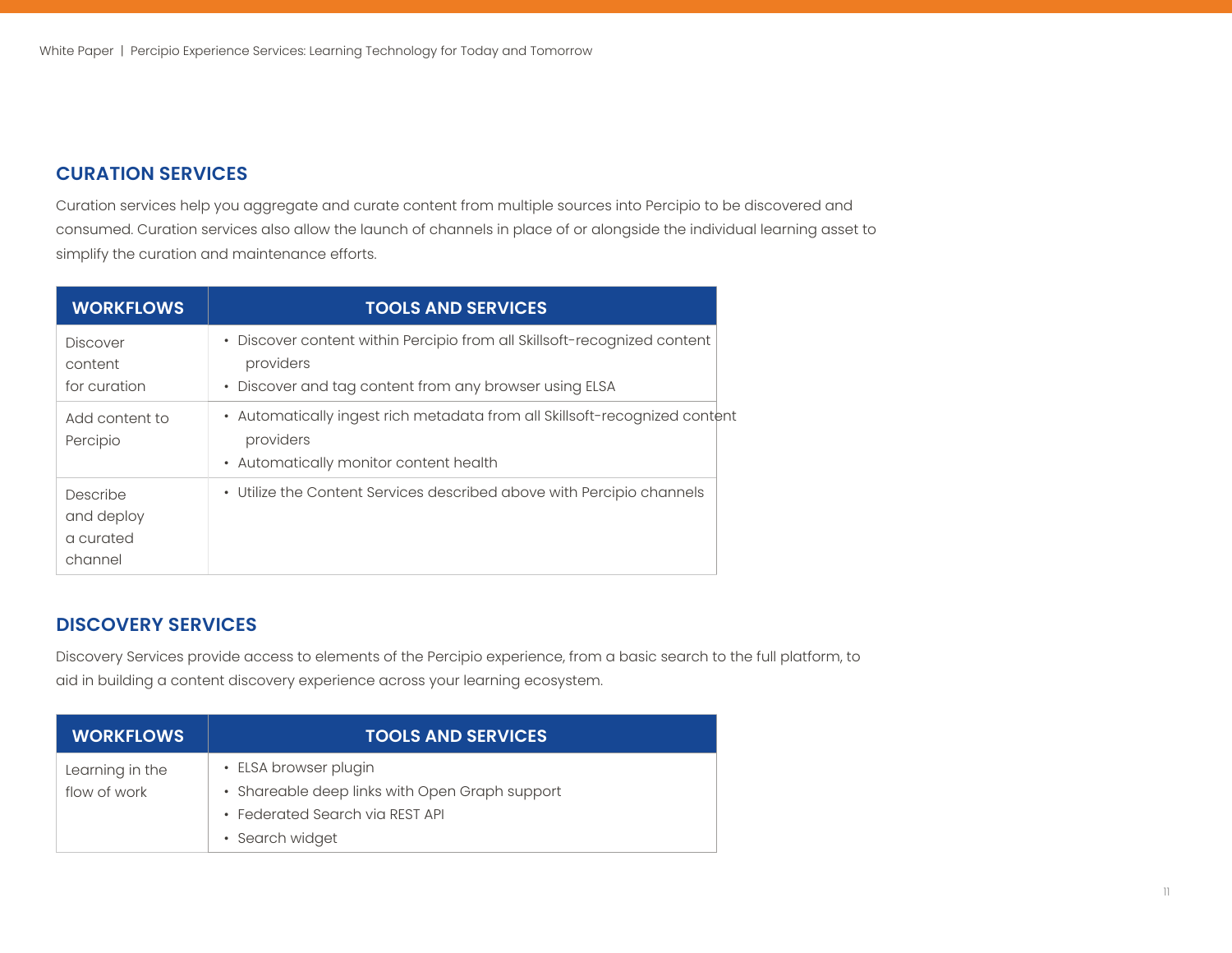| Search<br>Percipio-based<br>content   | • ELSA browser plugin<br>• Percipio web app<br>• Percipio mobile app<br>• Federated Search via REST API<br>• Search widget                   |
|---------------------------------------|----------------------------------------------------------------------------------------------------------------------------------------------|
| <b>View</b><br>recommended<br>content | • ELSA browser plugin<br>• Percipio web app<br>• Percipio mobile app<br>• Federated Recommendations via REST API<br>• Recommendations widget |

#### **ANALYTICS SERVICES**

Analytics services provide the ability to view, transform, and exchange user activity data and the resulting analytics. Percipio can collect activity data provided by both Percipio-based and external content. We've also designed these services to deliver this data to a variety of systems for centralized collection, analysis and reporting.

| <b>WORKFLOWS</b>                                                  | <b>TOOLS AND SERVICES</b>                                                                                               |
|-------------------------------------------------------------------|-------------------------------------------------------------------------------------------------------------------------|
| Collect data<br>from user<br>activity with<br>content             | $\cdot$ $xAP$<br>• Skillsoft-recognized content providers<br>• SCORM<br>$\cdot$ AICC                                    |
| Exchange<br>activity data<br>with LMS,<br>LRS, or other<br>system | $\cdot$ xAPI<br>• Connectors with industry-leading LMSs<br>• Scheduled file feeds<br>$\cdot$ CMI-5<br><b>SCORM</b><br>٠ |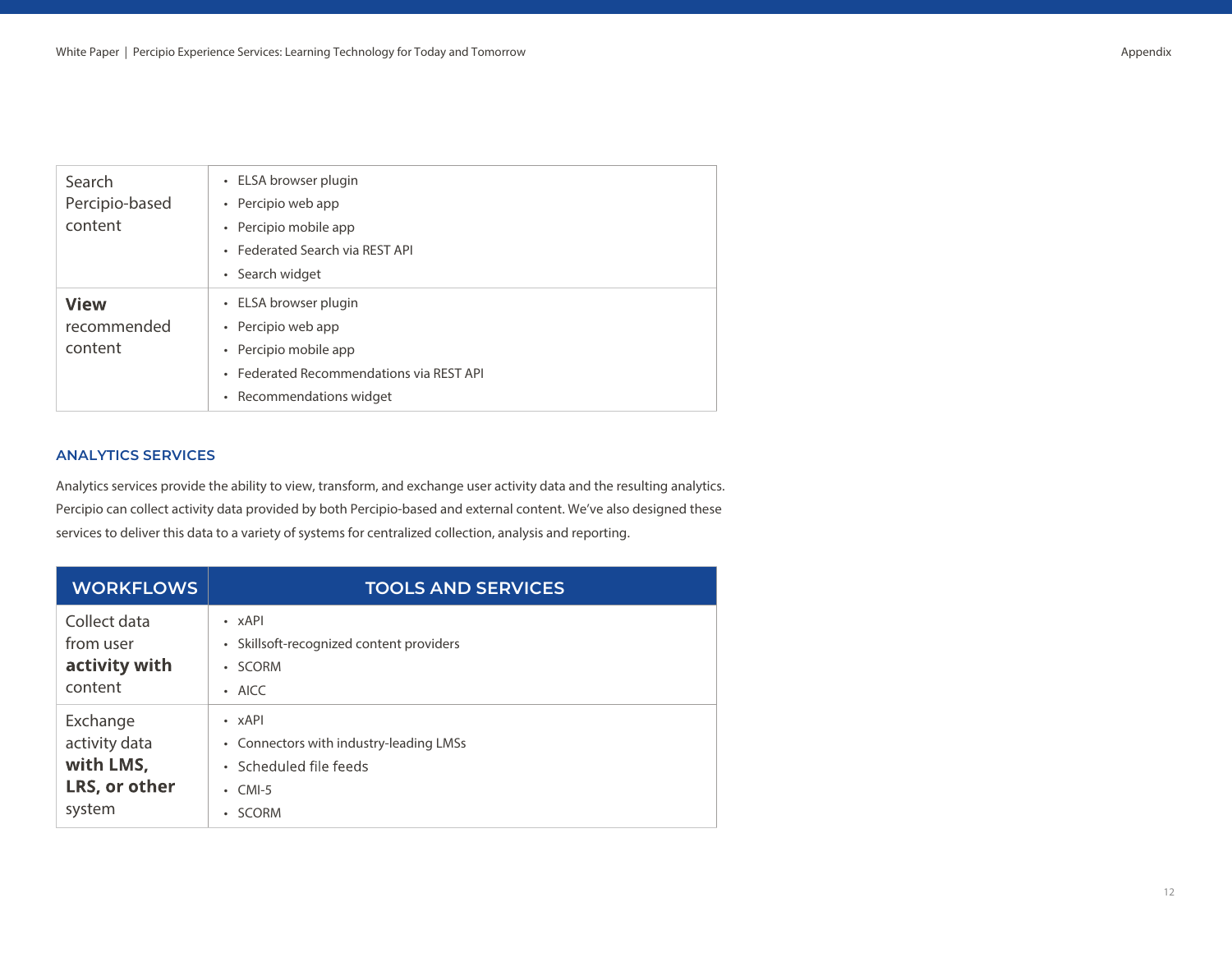#### **CENTRAL SERVICES**

Central services offer a number of necessary tools to support the overall integration of Percipio. All PES are built on top of a secure, robust and scalable infrastructure designed to meet the demands of thousands of clients and millions of users.

| <b>WORKFLOWS</b>   | <b>TOOLS AND SERVICES</b>                                                                                                                                                                         |
|--------------------|---------------------------------------------------------------------------------------------------------------------------------------------------------------------------------------------------|
| Authentication     | • SAML-based single-sign-on (SSO)<br>• Connectors with Skillsoft recognized content providers                                                                                                     |
| User<br>management | • Automated account management via API<br>• Automated account management via file feed<br>• Automated account management via system connector<br>• Real-time account creation and updates via SSO |

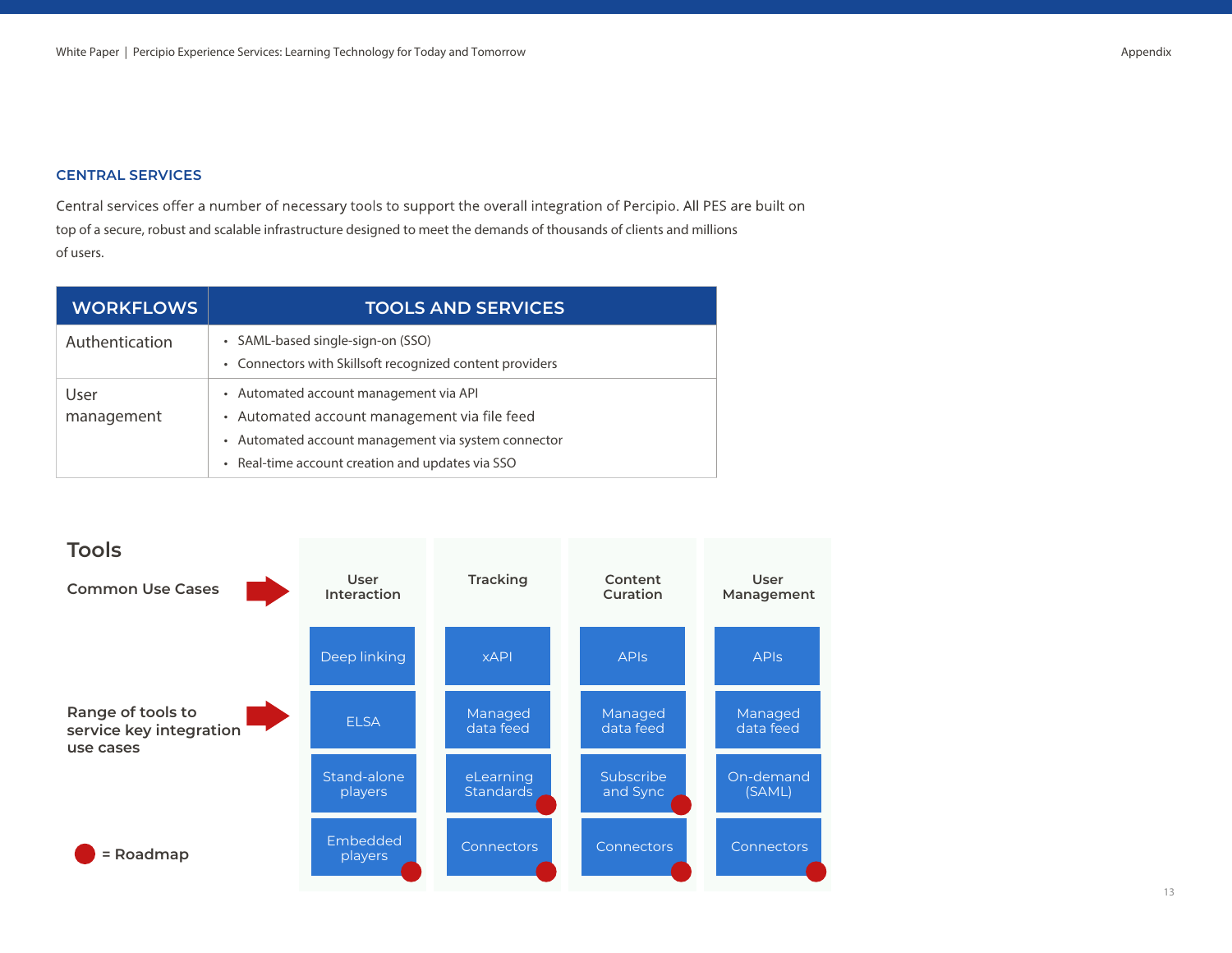#### **ABOUT THE AUTHOR**

Jim Renner has over 24 years of industry experience building and deploying learning technology solutions for organizations of all types. As VP of Product Management, Jim provides strategic direction for Skillsoft's Percipio platform with a focus on system integration, administration, and content services. He and his team apply a data-driven approach to fixing real-world problems while also improving the lives of learners, administrators and technologists. Previously, he worked as a software developer, sales engineer, and product manager working on a variety of products from integration tools to mobile apps.



Jim Renner VP, Product Management